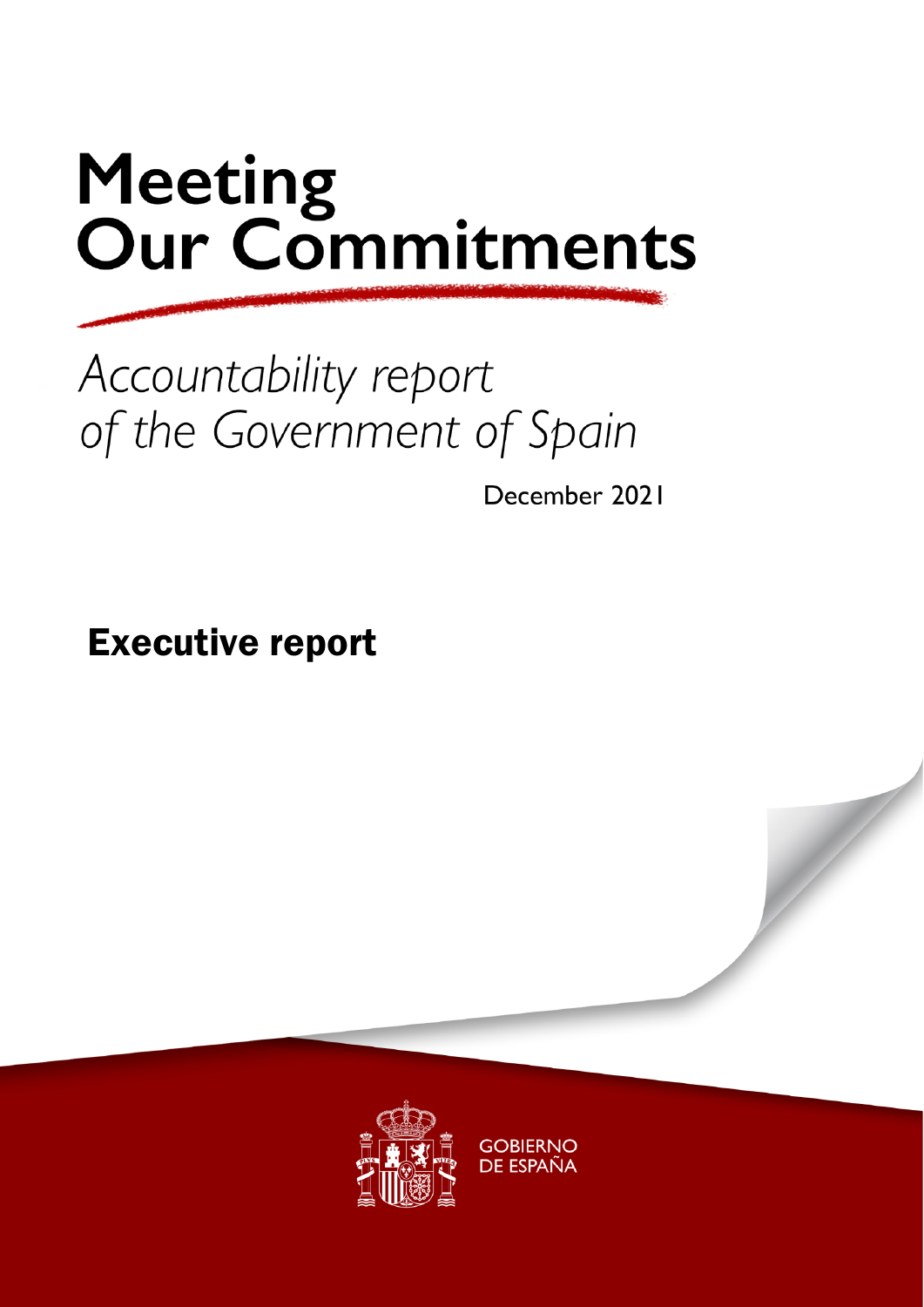

**Meeting** Our Commitments

### **Background**

At the beginning of this term of Office, the president of the Government of Spain undertook the commitment to give the general public regular account of the Government's actions.

As in previous editions, this report, *Meeting Our Commitments*, reflects said commitment, systematically describing the progress made towards meeting the commitments undertaken by the Government up to 31 December 2021, as well as the forecast for the first half of 2022.

This document also includes an up-to-date summary of the initiatives implemented in 2021 in response to the economic, social, and health consequences of the Covid-19 pandemic.

This third edition, once again, takes a multiple perspective, informing the public of the Government's actions and its achievement of commitments using three approaches: global, sectoral and territorial. All of the information corresponding to each of these spheres will be published on the website of the Presidency of the Government.

Likewise, work is still being done to gradually institutionalize and consolidate accountability exercises, with different national and international reporting actions.

The methodology for preparing this report is the result of updating previous methodologies, and was analysed and validated by the group of 12 independent experts from academia who also participated in this work regarding the first half of 2021.

The main innovations of this edition comprise the tools for displaying the information and results on the *Meeting Our Commitments* microsite that can be found on the Presidency of the Government website, as well as the definition of the criterion for determining the achievement of each commitment and the verification sources of the initiatives carried out to meet them, all of which can be found in a downloadable open data file on said microsite.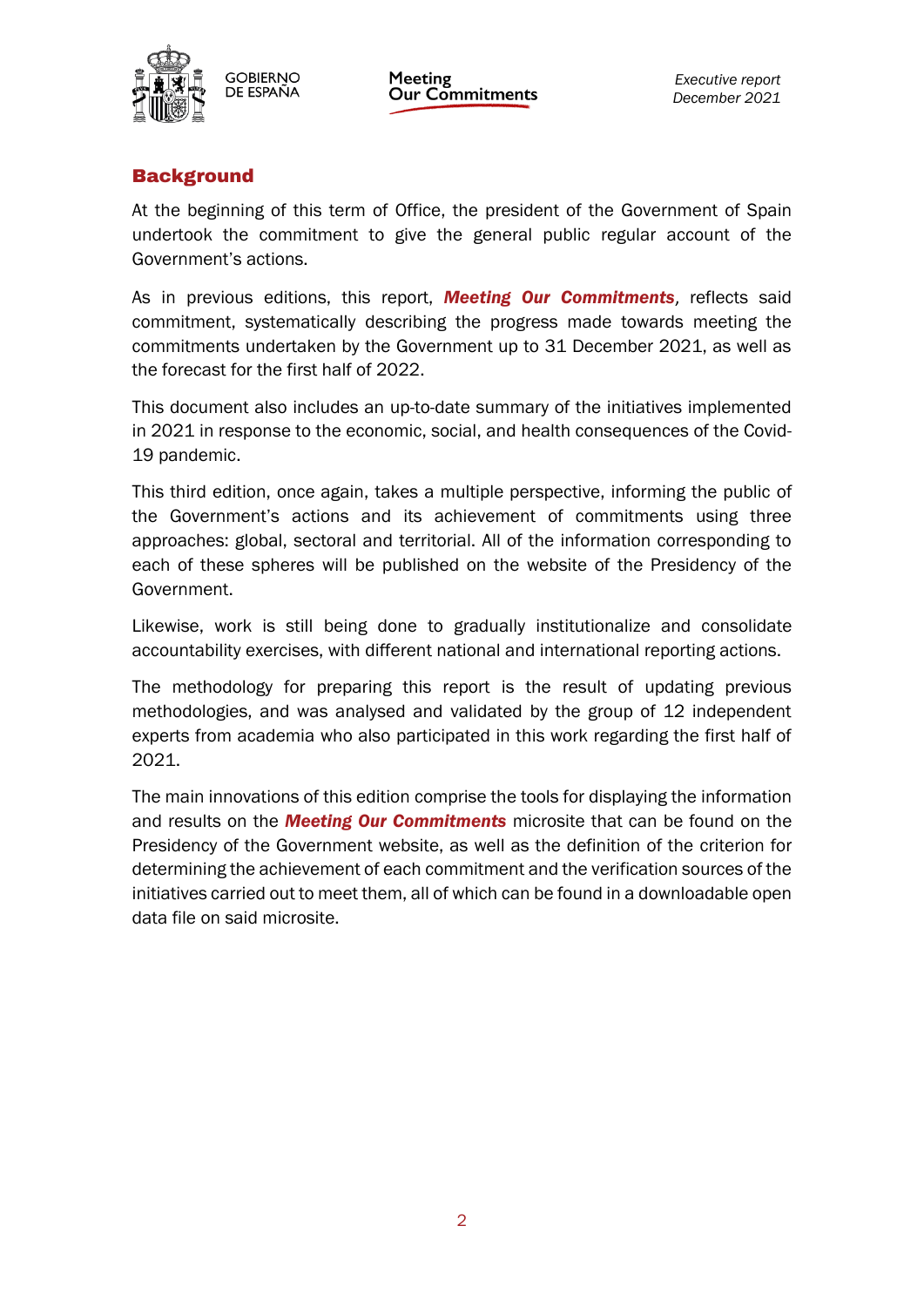

**Meeting Our Commitments** 

#### Updating of commitments

- The total number of commitments has increased by 19.6% since December 2020, reaching a new total of 1,481 commitments at 31 December 2021. This increase largely took place in the first half of 2021 with the inclusion of 169 commitments linked to the Recovery, Transformation and Resilience Plan (hereinafter, the RTRP or the Plan). A total of 20 new commitments have been incorporated in the second half of the year.
- $\overline{\phantom{a}}$  In this second half of the reporting period, only **1 commitment has been relinquished.** At the same time, one of the commitments that had previously been considered relinquished has been recovered, because measures have been taken towards its achievement. Therefore, a total of 10 commitments have been considered relinquished since the beginning of this term of Parliament.

#### Global assessment of commitments met

- **COMMITMENTS MET.** Since taking office, the Government has adopted 1,481 commitments, of which 42.7% have already been met, with this figure expected to rise to 48.3% over the next six months.
- DEVIATION WITH REGARD TO THE JUNE FORECAST. Of the 1,463 commitments from the preceding six-month period, 43.1% have been met. Therefore, in comparable terms, the result achieved exceeds the June 2021 forecast by +4.9%.
- **WEAR-ON-YEAR EVOLUTION.** During 2021, 19.3% of the total commitments, 26.4% of the commitments undertaken in the president of the Government's inaugural address, and 24.1% of the commitments undertaken in the progressive coalition agreement, have been met.
- **COMMITMENTS ACTIVATED.** If the commitments on which work is currently underway are added to those already met, nearly all of the commitments have been activated, namely 97.1% of the total.
- **INAUGURAL ADDRESS.** At mid-term, 50.2% of the commitments solemnly undertaken by the president of the Government at Parliament have already been met.
- **PROGRESSIVE COALITION AGREEMENT.** Of the 428 commitments deriving from this coalition agreement, 44.4% have been met, with this figure forecast to increase to 51.2% by December 2022. In this sphere, the forecast made in the preceding six-month period has been exceeded by 2.8%.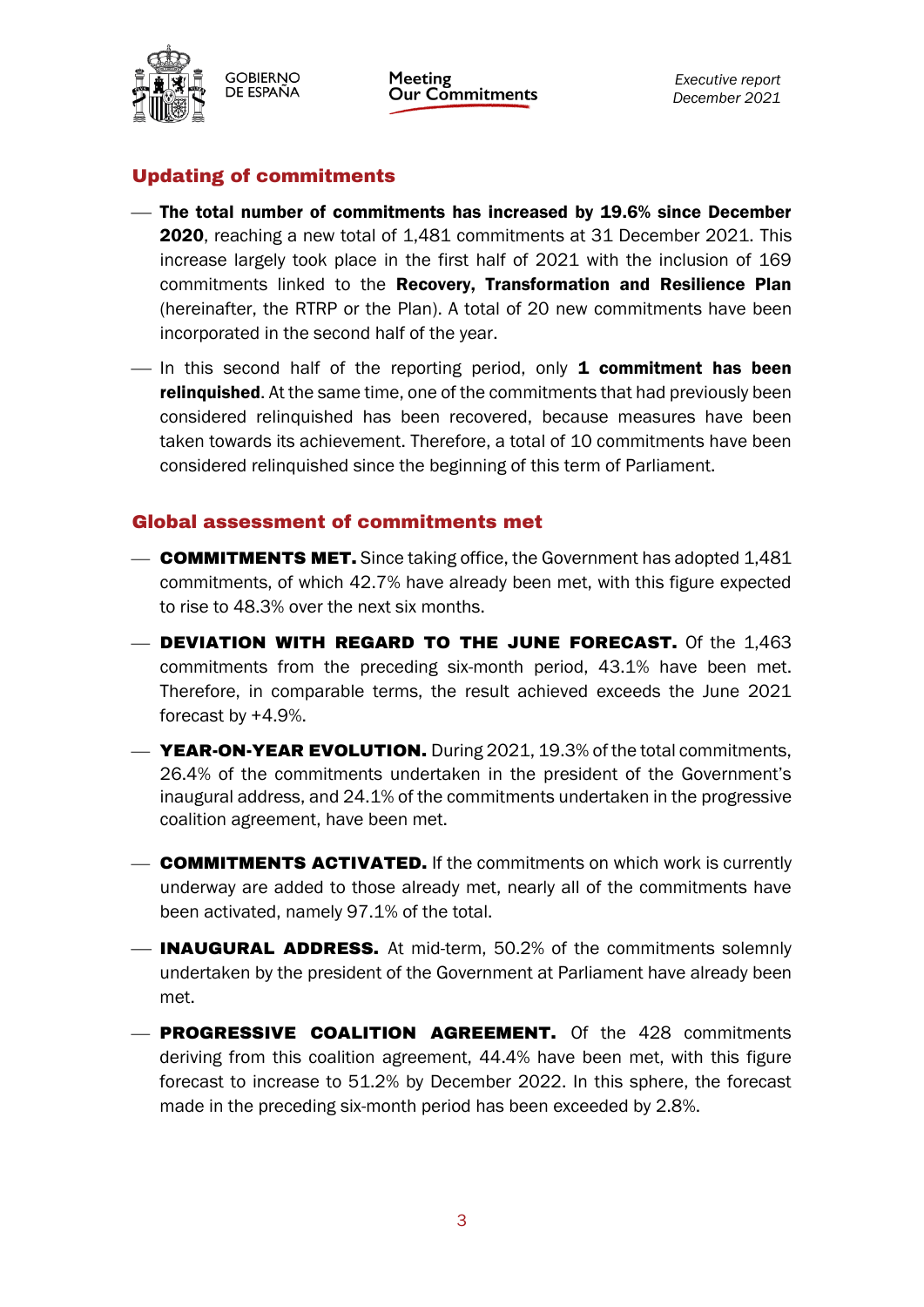

Meeting<br>Our Commitments

- RECOVERY, TRANSFORMATION AND RESILIENCE PLAN. Currently, 21.3% of the Government's total commitments are linked to the Plan.

At 31 December, 27.5% of the commitments linked to the Plan have been met, and it is forecast that this figure will have reached 32.9% by June 2022.

The figures regarding the progress made towards meeting the commitments are the result of analyses aimed at supporting the management of what truly matters, because meeting the commitments undertaken by the Government means transforming and improving people's living conditions and future prospects.

| <b>Source of commitment</b><br>[no. of commitments] | <b>Commitments met at</b><br>December 2021 | <b>Forecast of commitments</b><br>to be met by June 2022 |  |
|-----------------------------------------------------|--------------------------------------------|----------------------------------------------------------|--|
| <b>Total</b>                                        | 42.7%                                      | 48.3%                                                    |  |
| [1481]                                              |                                            |                                                          |  |
| Inaugural address                                   | 50.2%                                      | 58.6%                                                    |  |
| [239]                                               |                                            |                                                          |  |
| PSOE-UP progressive                                 |                                            |                                                          |  |
| coalition agreement                                 | 44.4%                                      | 51.2%                                                    |  |
| [428]                                               |                                            |                                                          |  |
| Other inaugural agreements                          | 41.6%                                      |                                                          |  |
| [161]                                               |                                            | 43.5%                                                    |  |
| Commitments related to the                          |                                            |                                                          |  |
| <b>RTRP</b>                                         | 27.5%                                      | 32.9%                                                    |  |
| [316]                                               |                                            |                                                          |  |
| Public statements and<br>declarations               | 48.3%                                      | 54.7%                                                    |  |
| [715]                                               |                                            |                                                          |  |

Table 1. *Assessment of* c*ommitments met at 31 December 2021.*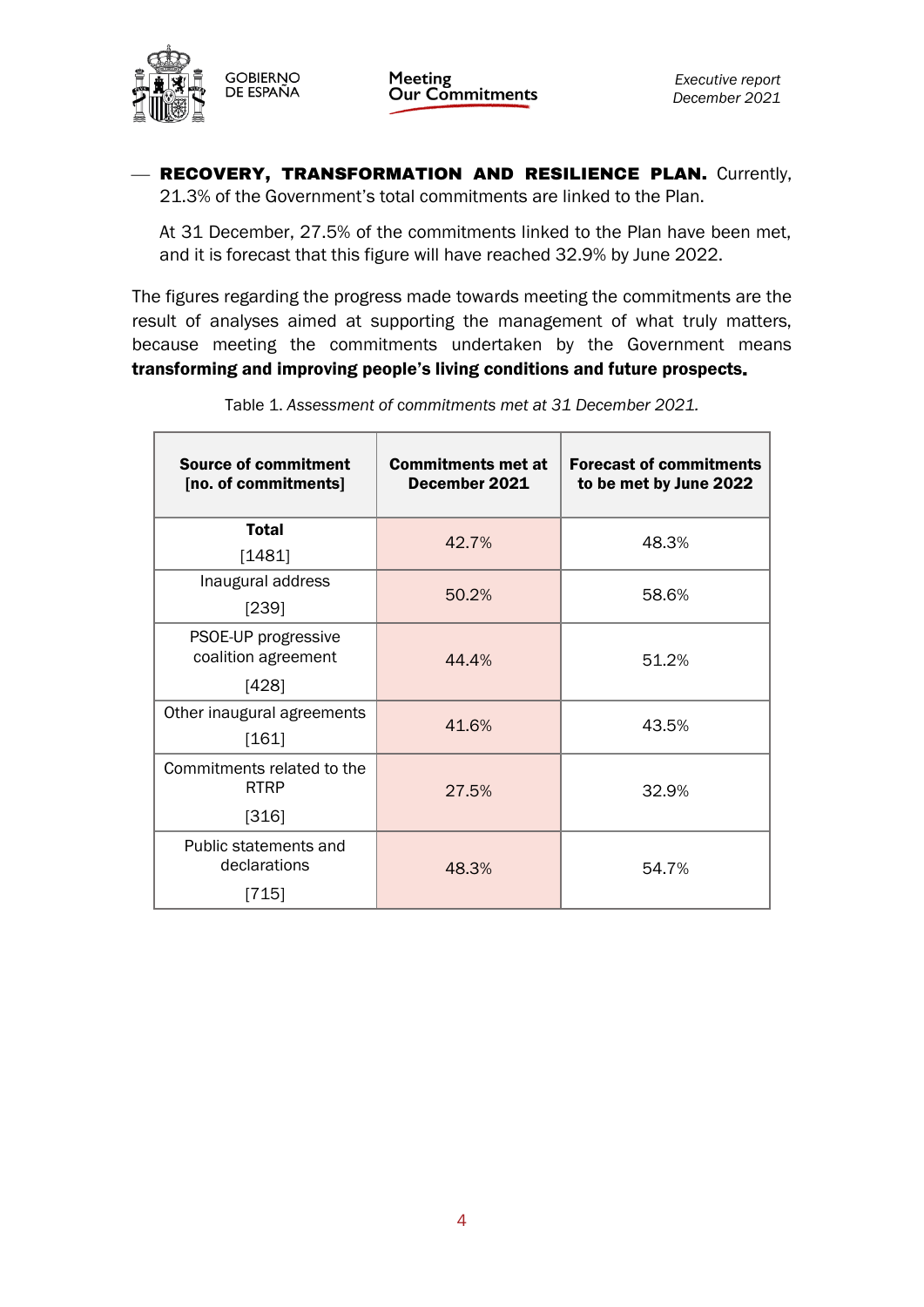

|                                      | Table 2. Assessment and deviation with regard to progress towards meeting the |  |  |  |
|--------------------------------------|-------------------------------------------------------------------------------|--|--|--|
| commitments of the June 2021 report. |                                                                               |  |  |  |

| <b>Source of commitment</b><br>[no. of commitments in<br><b>June 2021</b> | <b>Forecast of</b><br>commitments<br>met by<br>December 2021<br>made in June<br>2021 | <b>Commitments met</b><br>at December 2021<br>(of those existing at<br><b>June 2021)</b> | <b>Deviation</b><br>with regard<br>to the<br>forecast |
|---------------------------------------------------------------------------|--------------------------------------------------------------------------------------|------------------------------------------------------------------------------------------|-------------------------------------------------------|
| <b>Total</b><br>[1463]                                                    | 38.2%                                                                                | 43.1%                                                                                    | $+4.9%$                                               |
| Inaugural address<br>[239]                                                | 46.9%                                                                                | 50.2%                                                                                    | $+3.3%$                                               |
| PSOE-UP progressive<br>coalition agreement<br>[428]                       | 41.6%                                                                                | 44.4%                                                                                    | $+2.8%$                                               |
| Other inaugural<br>agreements<br>[161]                                    | 34.2%                                                                                | 41.6%                                                                                    | $+7.5%$                                               |
| Commitments related to<br>the RTRP<br>[317]                               | 21.8%                                                                                | 27.4%                                                                                    | $+5.6%$                                               |
| Public statements and<br>declarations<br>[696]                            | 43.7%                                                                                | 49.3%                                                                                    | $+5.6%$                                               |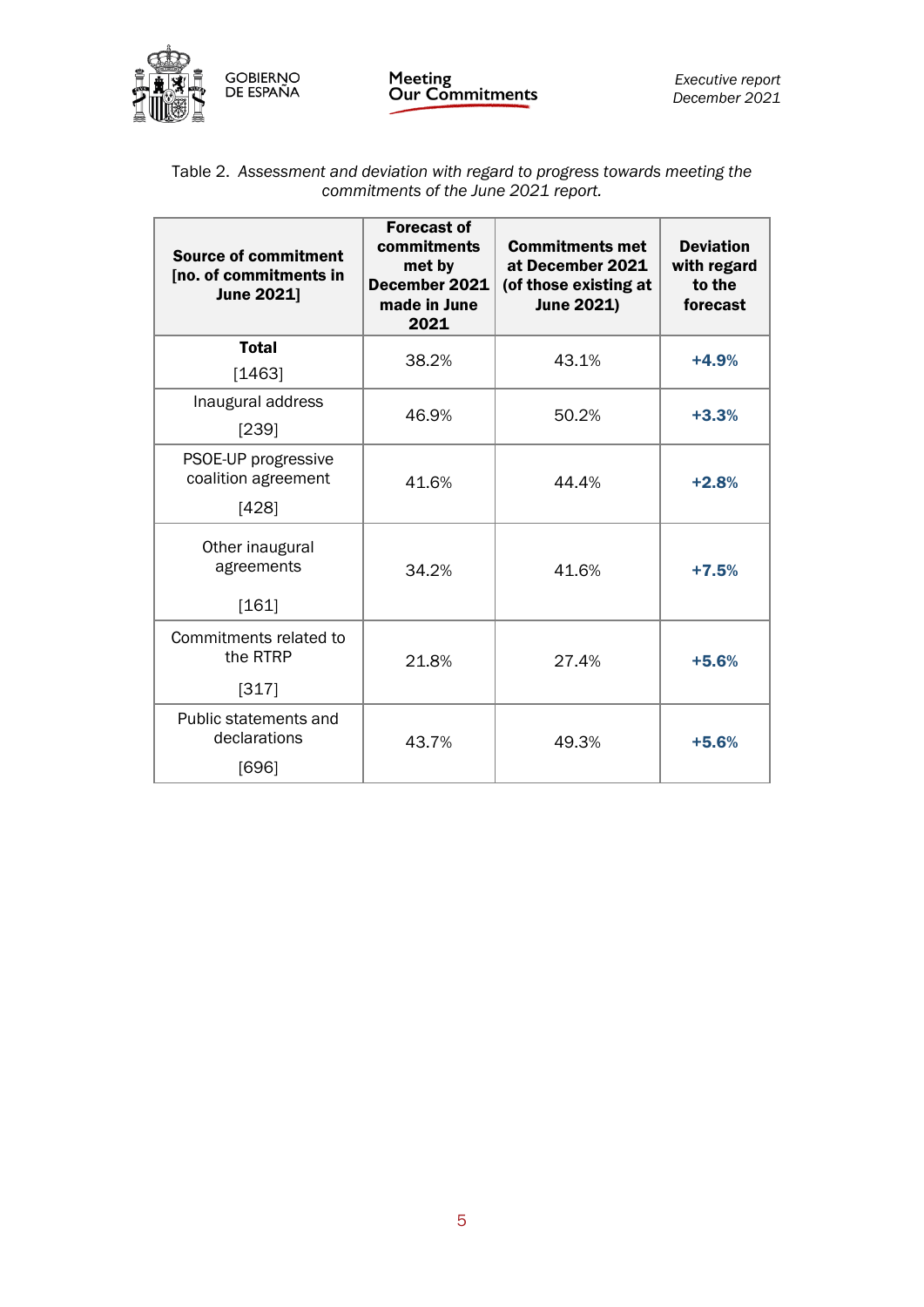

Meeting<br>Our Commitments

*Executive report December 2021*

#### Graph. *Progress made on commitments.*